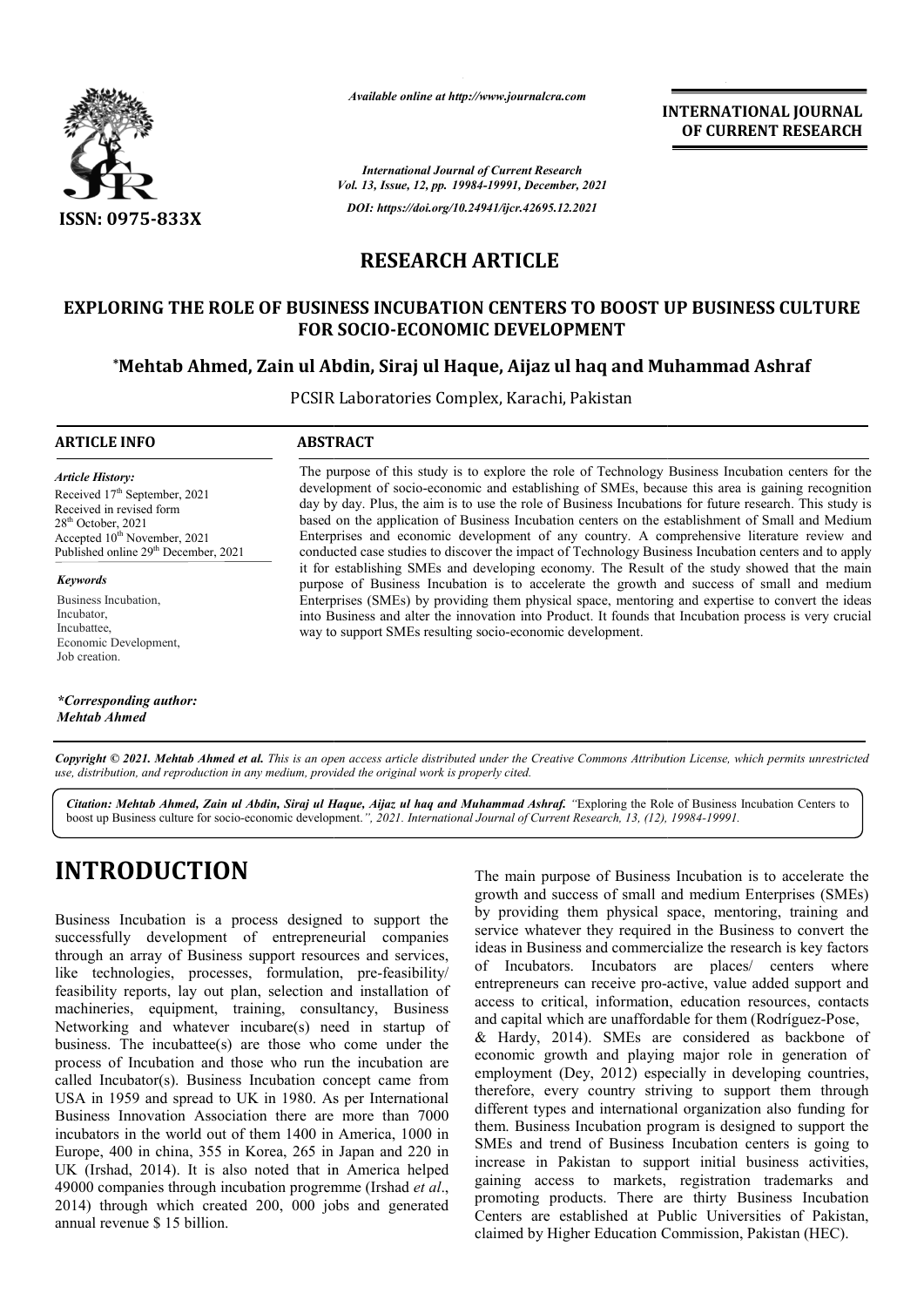The British Council along with Social Education Environment Development (SEED) intends to develop Incubation Centers in 50 universities of Pakistan (Mumtaz, Shafi and Zafar 2017). The trend of Business Incubation centers in Pakistan is gaining momentum and various Public and Private Sector entities offering basic incubation services for energetic entrepreneurs and educate citizen, new startup companies are encouraged by Incubators to develop their own business plan with aim to commercialize new technologies and strengthen local & national economies as instead of creating job seekers turning new graduates into job providers.

**Problem Statement:** Pakistan has about 162 universities enrolled with HEC (HE 2014-15) and Pakistan produces 4,45000 university graduates per year (Daily Dawn, Feb. 28, 2011) in different field of specialization. Some of them have great ideas and innovations which can serve as development tools for development of the economy and generating employment. Because of lack of ability, they cannot market themselves, their ideas and can not get required financial support. They do not have expertise and knowledge to convert their ideas into products and commercialize their innovation. So, business incubation plays key role here to provide entrepreneurs support to fulfill the gape of knowledge and tools to present their ideas in feasible way during the pre incubation stage. The operational cost can also be decreased because of shared services and facilities.

**Research Objective:** The objective of this paper is to highlight the silent feature of Business Incubation Centers for university graduate, SMEs and those who wish to enter in to business. We will focus on strengthen of Business Incubation Centers for socio-economic development, establishment of SMEs and job creation. In the contemporary era, developing countries are striving to accelerate and encourage people to become entrepreneur for the socio-economic development. Here trying to discover the role of Business Incubations for the development of socio-economic and its role in establishing of SMEs because this area is gaining recognition. Through this study, we draw the attention of the government and competent authority that how important are BICs.

**Research Question:** What is the impact of Business Incubation Centers in the establishment of small and medium enterprises and economic development?

**Scope of the Study:** The term business incubation has very importance in developed countries as they do not create only business personnel only but they boost economy through business incubation program. In this era, it is spreading in developing countries because of realizing that. Business incubation tools play key role to make graduates perfect business men and perform their role in GDP growth.

**Significance of the study:** Now a days, the business Incubation system spreading more fast in developing countries and attracting researchers and policy makers for the contribution of economic growth through university graduate and others who intend to have knowledge about business and start their business with minimum risk. In developed countries across the world, there are many programs for business incubation. They provide them very deep business services for helping and nurturing small and medium level companies as they grow and participate in the development of economy.

**Related literature review of Business Incubators nurturing SMEs and developing socio-economic:** The first Business Incubator was open in USA at Batavia, N.Y in 1959 with the concept of providing business assistance services to startup companies with sharing facilities (Salmon valley Business & Innovation Centre). As per European Commission Research & Innovation (ECRI, n.d) that:

The development of Business incubation is supported, along with raising the competence level of service providers and the establishment of an investor network with both local and foreign partners. The general objective of the programme is to support the establishment of enterprises with the growth potential, and its sustainable development, in order to ensure that they are viable and independent when leaving Incubator. Adelowo, Olaopa & Siyanbola (2012) conducted a study on Technology Business Incubation as strategy for SME Development and argued that SMEs/ Enterprises contribute in GDP, employment and socio-economic development so they need special attention and assistance to survive & compete in the global market. The authors informed that Technology Business Incubation (TBI) become constructive intervention process to establish a positive environment that can nurture technology base SMEs for sustainable development. It has been found that the success of TBI depends on how the incubators are designed and managed. Ayatse, Kwahar & Iyortsuun (2017), conducted a study on business incubation process and form performance by reviewing the literature on incubation phenomenon. The author expressed that to help venture survival, Government have developed a unique institutional arrangement called business incubation designed to help Business survive and grow in the contemporary competitive environment. The study showed that the Business Incubation is an important tool for firm survival, revenue generation and reducing unemployment. It has been recommended that authorties should take initiative to encourage in establishing Business Incubators to support emerging and new ventures.

Fry (1987) examined the role of incubators in small business planning and concluded that Incubatee(s) are more active planner than non Incubatee(s) and comments that while incubation process, incubatee are encouraged in planning activities. Tötterman & Sten (2005) explained startups Business incubation and social capital by addressing a question that how business incubators help entrepreneurs through evaluating three nonprofit business incubator from different part of fun land. The authors founds that Business Incubators not only support in new potential companies in their development process but also helping them to build promising support and business network as entrepreneurs try to develop a viable business. The incubator offers the network, resources and know-how that entrepreneurs do not have but they are needed because without assistance of the personnel of Incubator, the entrepreneurs might face the trouble in starting business. The authors also found that the Incubators provide their tenants at least; space office, routines managerial assistance and access to business network. The finding of authors are that those entrepreneurs who received significant support for the creation of business network are more satisfied than those who have not got such support. And recommended, that the selection of companies for the incubator must be well suited for the programmee instead of just fill-up empty space as the incubator should carefully consider the type of business a tenant for acceptance.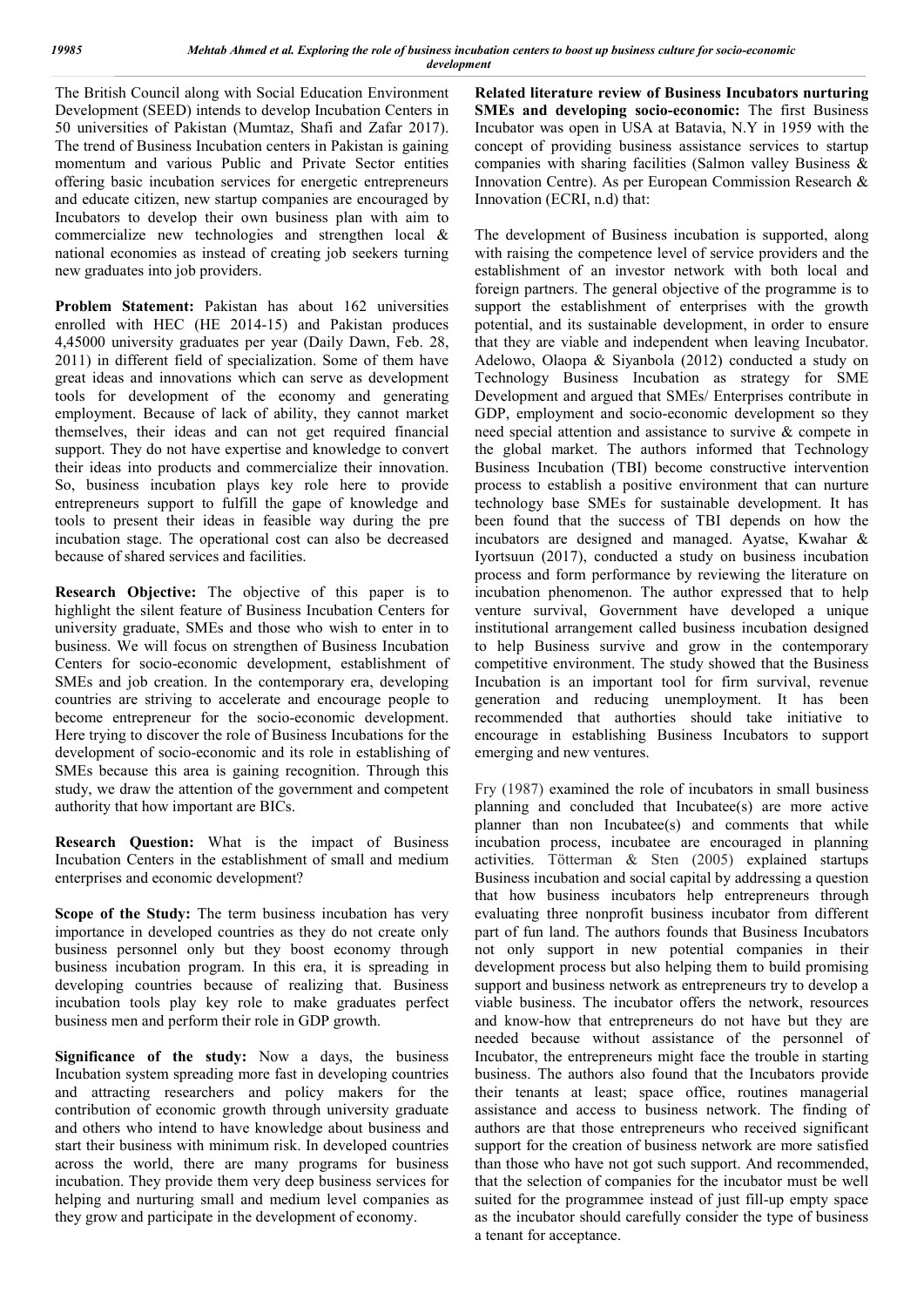Tsai, Hsieh, Fang & Lin (2009) examined the co-evaluation of business incubation and national innovation system in Taiwan and defined that the business incubation centers are providing office space with strategic and value added intervention system of monitoring and business assistance with the preference of helping the entrepreneurship activities and technological development of SMEs through resources and knowledge gain from prior experience as business incubator are a major tool for developing as economy by the support of tenant and innovation. In this process the performance of BIs directly or indirectly affects the success of micro level entrepreneurial business and sustainability of macro level national innovation system. The authors also disclosed that the business incubation in Taiwan were initially as "Pointers for encouraging. The establishment of SME Incubation Centers by Public/ Private institute made by MOEA's (Ministry of Economic affairs) in 1996, which was part of Policy for the promotion of Taiwan as an Asia Pacific hub for manufacturing and R&D, where the incubation activities are guided by MOEA's and funded by government SME development fund.

Tsai, Hsieh, Fang & Lin (2009) examined the co-evaluation of business incubation and national innovation system in Taiwan and defined that the business incubation centers are providing office space with strategic and value added intervention system of monitoring and business assistance with the preference of helping the entrepreneurship activities and technological development of SMEs through resources and knowledge gain from prior experience as business incubator are a major tool for developing as economy by the support of tenant and innovation. In this process the performance of BIs directly or indirectly affects the success of micro level entrepreneurial business and sustainability of macro level national innovation system. The authors also disclosed that the business incubation in Taiwan were initially as "Pointers for encouraging. The establishment of SME Incubation Centers by Public/ Private institute made by MOEA's (Ministry of Economic affairs) in 1996, which was part of Policy for the promotion of Taiwan as an Asia Pacific hub for manufacturing and R&D, where the incubation activities are guided by MOEA's and funded by government SME development fund. It is also claimed that BICs are not only important for the development of economy and prosperity but also play major role in other components of innovation system.

Merrifield (1987) conducted the study on new Business Incubators and introduces selection criteria of candidates for Incubators by analyzing three questions.

"Is a selected business good in which someone should be involved?"

"Is selected business in which the candidates' organization has the ability to compete?"

These two questions are basic to select the business and tenant for the incubation. If a business and candidate seems good and feasible than addresses the last question "What is the best procedure to start and growth."

Bergek, A., & Norrman, C. (2008) examined incubator best practice; a framework, the author declared that the concept of inductor of incubator mostly used as an overall denomination for organizations that form or create a supportive environment that is conductive to the hatching and development of firms. The policy makers have come to view them as tool for

promoting economic development, innovativeness and the emergence of new technology based growth of firms. The author disclosed the research of researchers regarding TBICs that Incubators provide the services to incubatees regarding training, business development advice, services concerning business matter, accounting legal advertising financial assistance and so on. Incubators also concern in business development entrepreneurial training, including coaching, education related to business planning, leadership, marketing and sales.

Mian, Lamine and Alain (2016) examined the technology business Incubation: an overview of the state of knowledge through addressing the following question.

- How do we define TBIs?
- Where do we stand in terms of understanding the incubation process?
- How have TBI models along with related research emerged over last 3 decades? and found that TBIs are operationalized as Technology Business Incubator, Technology Incubators, Science Parks, innovation centers and accelerators with consideration of promising policy tools which for entrepreneurial growth.

TBIs are working through Public Private Collaboration with universities, industries and all level of government (Eliz Kowitz, 2002). Mahmood, Jamil & Yasir (2016) conducted the study on role of Business Incubators in entrepreneurship development in Pakistan by using collected data of 42 entrepreneurs through structural questioners on the effectiveness of business incubators, the result shows that the role of incubators in effective in providing consultancy, training, infrastructure and network services to entrepreneurs and found that business incubators reduce the risk of business failure, the result showed that BIs providing good networking as well as consultancy services for business, whereas, the provision of infrastructure facilities, marketing needs and training are not satisfactory provided by incubators. It is recommended that the establishment of BIs may play a positive role in other aspects as well as training, marketing and infrastructure facility but business community is currently not satisfied from services due to high exploitation.

Mahmood, Jianfeng, Jamil, Karmat, Khan & Cai, (2015) conducted the study on Business Incubators: Boon or Boondoggle for SMEs and economic development of Pakistan. It showed that business incubation system plays major role in the nurturing local, regional and national economies through development of SMEs and producing employment opportunities. It is recommended that the BIs are crucial for developing countries like Pakistan for the development of economy so policy maker should think to establish BIs. Adelowo, Olaopa & Siyanbola *et al*. (2012) has been discussed challenges facing TBIs in Nigeria followed by requisite policy measures to resolving them. SMEs has limited access to scientific knowledge, poor management skills and lack of know-how are reasons to survive new ventures. The incubator has lot of impact to create jobs, increase economy and commercialize new technologies/ formulations/ processes. It has been pointed out that as per debate of scholars, the main role of TBIs in developing countries to establish the strategies to develop TBIs in order to promote knowledge sharing of best policies for surviving of SMEs.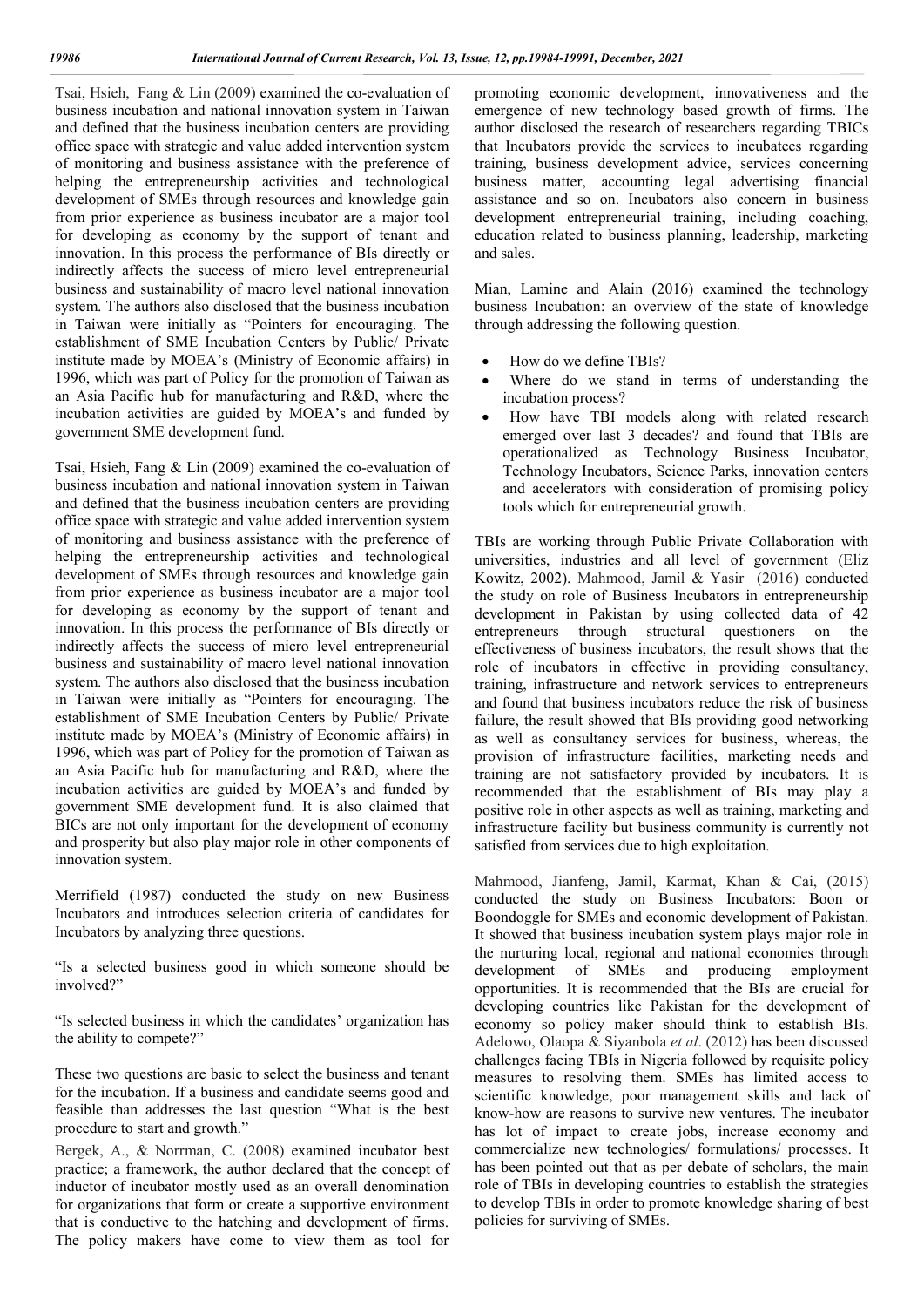*19987 Mehtab Ahmed et al. Exploring the role of business incubation centers to boost up business culture for socio-economic development*

Wachira, Ngugi & Otieno (2017) examined Inucabattee selection criteria and its role on entrepreneurship growth:

A survey of university based Business Incubators in Kenya. The author maintained that the university base incubators are special type BIs located in universities with the objective of possibility of linking talent, technology capital and know-how to leverage entrepreneurial talent, boost up the development of new technology based firm and commercialized the technologies as universities play the role to develop with industries & government. The result showed that the incubattees are selected on different criteria i.e. oral presentation, business plan, experience and test also. The prime focus of university based BIs is to create and shift of scientific & technical knowledge from universities to companies & to commercialize university research. Universities play key role to establish linkages with industries as to provide their faculty of platform to conduct research & opportunities for their students to become job creator (Marwanga, 2009). It is recommended that the selection criteria for the incubator is the key focus point if the incubators are effectively perform their role. So, the government should establish more university based incubator to increase entrepreneurship growth.

Mahmood, Jamil & Yasir *et al*. (2016) analyzed business incubators in Asian developing countries through review of literature of Business incubators mostly in developing countries. It has identified that the main objective of incubators are provision of nurturing environment, approach of advanced technical equipment managerial support, access to financial capital, reducing start-up cost and guidance in development of business. The authors found that the objectives of incubators are to achieve economic growth, standard, encourage to become entrepreneur support of survival in start of business and boost-up to commercialize R&D in developing courtiers. BIs are in initial stage and striving to cope with human and financial capital. Masutha & Rogerson (2014) analyzed small enterprise developeing in South Africa: The role of business incubators through examining evaluation of policy moving forward business incubation, current progress and institutional issues and emerging geographies of business incubator as part of unfolding and dynamic small, medium and micro-enterprise (SMMEs) policy landscape in South Africa the authors found that the government encouraging to use business incubator as part of vast policy thrusts to upgrade the role of the SMMEs in national economic development & employment creation and recommended the landscape of business incubation as its impact on local economic development. Patton (2014) conducted study on realizing potential: The impact of Business incubation on the absorptive capacity of new technology based firms through qualitative finds result shoes that new technology based firms capacity enhanced through business incubation process and team comprising on incubator directors, advisor and mentors absorptive capacity may be fully released in substantially strengthened

#### **Research Methodology**

The research methodology of this article is to review the literature and publication regarding impact the Business Incubation Centers on economy development, job creation and establishment of entrepreneurs/SMEs and the case study of one Incubator and two companies, which have successfully completed their journey from Incubatee to company. This study adopted to gain the data in depth and tried to know from

the incubator and incubattees from business Hatchery to matured business, Purpose of Incubator and Incubattee, ambitions to join incubation, Advantages and disadvantages and the main objective to analyze the effect of incubation system on economic growth and job creation. The research participants/ Respondents for this study were limited to the related field such as Incubators and Incubattees. The collected data for the study have been analyzed by mean of content analysis.

**Business incubation centers for SMEs nurturing facilities:**  Mostly the purpose of Business incubation centers is to support startup companies for the development of their business either it is small or medium. The companies are generally helped by Incubator to move forward to new venture (Petree, Petkov & Spiro, 1997) for technological innovation and renewal industrialization (Allen & McCluskey, 1991). Through the incubation program new/small and medium companies are offered support in establishment and development their business (Al-Mubaraki & Busler (2013a) such as consultancy in start up and planning for initiative of business, constancy in business planning, implementation and growth, consultancy in access to financing and training & connecting in network ( Info, 2009). So business incubation system is known worldwide significant in developing and seeding for newly startup business ventures , transfer of technologies and commercialization of innovation and technologies for growth in economic sector (Pappas, 1997). As Volkmann, (2004) expressed that many scholars and economists believe that Business Incubation plays a vital role to nurture and develop entrepreneurs and SMEs and create more jobs consistently.

**Business Incubation centers for Job creation:** The scholars believe that jobs creation are one of main objectives of Business Incubation Centers to support regional development (Allen & Levine, 1986; Mian, 1997; Thierstein & Willhelm, 2001). Al-Mubaraki, Muhammad & Busler (2014) conducted the study in US on incubators and founds three main aspects of outcomes which are 1). High number of jobs creation, graduation of companies and survival of companies lead to economic development. 2). highly cooperation or R&D and innovation lead to commercialization of R&D and Innovative technologies. 3). highly sustainable growth, entrepreneurial climate and smart growth networking lead to fostering entrepreneurship. According to Masutha *et al*. (2014) government of south Africa encourage and support Business incubation system because of economic development and jobs creation through this system and Mahmood *et al*. (2015) also conducted the study on Business Incubators in Pakistan and resulting that the BIs supporting in economic development and Jobs creation.

**Business Incubation centers for socio- economic development:** It is accepted by mostly scholars related to the Incubation programs that Business Incubation centers are used as a tool for socio-economic development. BIs help companies to boost up local economy (Molnar & Wiley, 1997). Literature showed that the most common objective of Business Incubators in US is to increase economic development, diversifying the local economy, research utilization in production, transfer of technologies and processes (McKinnon, & Hayhow, 1998). Eshun (2009) described that BIs provide services to their Incubattees to offer considerable support for promoting development of economy to across the world, small companies struggling for compete in local, domestic or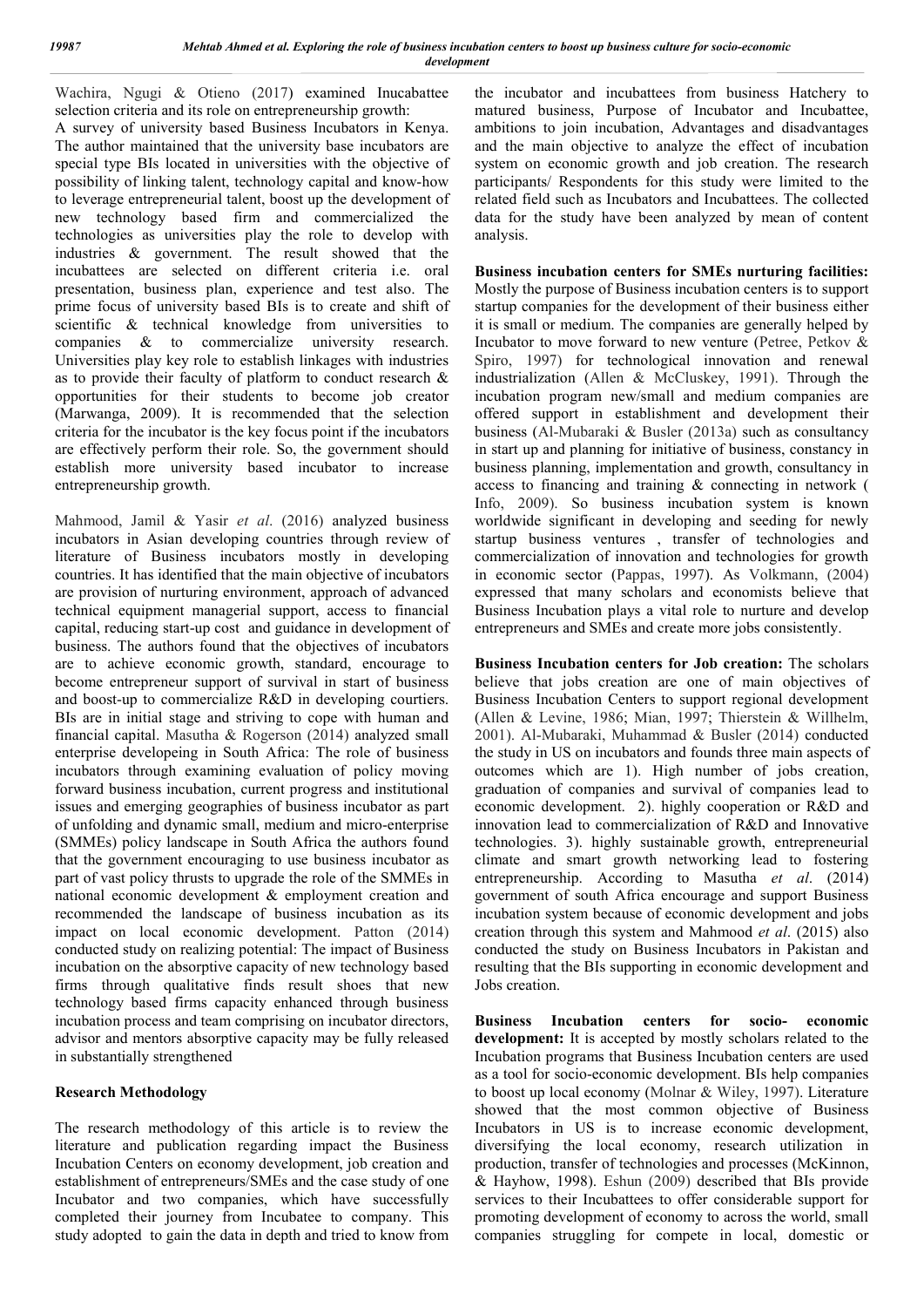international market because of limited sources and expertise. Al-Mubaraki *et al*. (2013a) conducted study on ten multiple cases studies in developed and developing countries which showed that the Incubation system of developed and developing countries support actively in development of local and regional economic through the basis of number of company served, number of graduate companies and their growth. Adelowo *et al*. (2012) informed that Technology Business Incubation is a strategy for SME Development and argued that SMEs/ Enterprises contribute in GDP, employment and socio-economic development so they need special attention and assistance to survive & compete in the global market.

#### **Case study: Business incubator in the R&D organization of Pakistan**

This study has been conducted from the personnel of the Incubator (R&D organization) who are involved in driven the Incubator and CEOs of two companies (M/s. Reign Nutro Pharma, Karachi and M/s. SOIS Pharmaceuticals, Karachi, who remained Incubattees of the R&D organization and successful to become and individual company for Nutraceutical/ Herbal products and playing their role for the development of socio-economic through production of Import substitute and export oriented products.

**The Incubator, PCSIR driven TBIC, Karachi:** It has been claimed that this is the first Business Incubator centre of any R&D organization of Pakistan came into operational in 2008 called PCSIR Technology Business Incubation Center, Karachi (TBIC). TBIC is a program introduced by Pakistan Council of Scientific and Industrial Research (PCSIR) to support the development of entrepreneurial companies through an array of business support resources and services, like Technologies / processes, pre-feasibility reports, lay out plants, selection & installation of machineries, Training & consultancy, supervision of production, Quality Control services, sources of Raw Material & Packing material etc. developed and orchestrated by PCSIR. TBIC offers SMEs / entrepreneurs / investors to do business with PCSIR through purchasing of Technologies / Processes developed by PCSIR or certify or authenticate from PCSIR for the development / production in PCSIR driven TBIC. This program has been designed for those who are SMEs or new entrepreneurs.

The Objectives of PCSIR-driven TBIC is Socio & Economic development of the country through:

- Providing Nurturing facility to Incubatees (entrepreneurial companies) through an array of business support resources and services.
- To save the foreign exchange through transforming the invention of export oriented and import substitute Technologies / processes into finished goods / products.
- Reducing unemployment as the Incubatees will hire skilled non skilled person for their plant and Marketing person for their promotional & supplying activities.
- Providing quality Goods / Products to end user.
- The production in TBIC will be under the supervision of PCSIR Scientific and Quality Control by PCSIR
- Following the objectives of TBIC, the organization took an initiative and signed first agreement with

Incubatee (M/s. Reign Nutro Pharma) in 2008 and M/s. SOIS Pharmaceuticals became an Incubattee of the Incubator in 2009 with the terms & conditions that:

- Incubatee will pay the nominal building utilization charges to the Incubator.
- Incubatee will pay the mutual agreed production royalty on the production to the Incubator
- The Incubator will transfer the technologies / Processes to the Incubatee on their demand against the charges.
- Production will be made under the supervision of Incubator Scientist(s) and the Incubatee will pay the scientist stipend.
- Quality Control testing will be done by the Incubator on 50% discounted rate.
- Incubatee will invest and install (moveable) their own machineries / equipment.

**The Incubatee, M/s. Reign Nutro Pharma, Karachi:** The proprietor (CEO) of Reign Nutro Pharma, Karachi started his professional career with a Pharmaceutical company in 1992 as medical representative and got promotion in the same company in 1996 as senior medical representative, He switched to another company as sales manager in 1998 and in 2000 he again jumped other company as sale manger. In 2004, he become a partner of Marketing and Distribution company namely Cogent Pharmaceuticals, Karachi; they were three partner and used to purchase the pharmaceutical products from different companies and marketed the same. In 2005 they visited PCSIR stall at expo centre Karachi and knew that PCSIR has formulation of food and Nutraceutical products to commercialize and came in agreement with PCSIR to produce three products for their company and they marketed. In 2008 he was approached by PCSIR and informed him about TBIC and offered him to become Incubattee. He was convinced and become an Incubattee in 2008, purchased three technologies/ processes of Nutraceutical products against Rs.1.2 million and he did other investment of Rs.1.5 million on machineries and equipment and started his production under the supervision of the incubator's scientists/experts. He got fully support of the Incubators in nurturing and every aspect related to his business, such as registration of products, purchasing of machineries, equipment, raw material, installation of machineries, processing of products, Quality control etc. The incubatee successfully shifted their setup to industrial area from the Incubatee premises in 2013, till that time the incubatee purchased twenty two technologies from the Incubator and in 2019 they have more than 170 products.

#### **Participation of the Incubatee (M/s. Reign) in socioeconomic and job creation**

- Participating in GDP growth
- Producing Import substitute products more than 30% of their total production
- Producing Export oriented products are in process.
- Created jobs in house 45 numbers.
- Producing the products for other 17 companies who have 12~15 employees/each.

**The Incubatee, M/s. SOIS Pharmaceuticals, Karachi:** The proprietor (CEO) of SOIS Pharmaceuticals, Karachi started his professional career with his own distribution setup for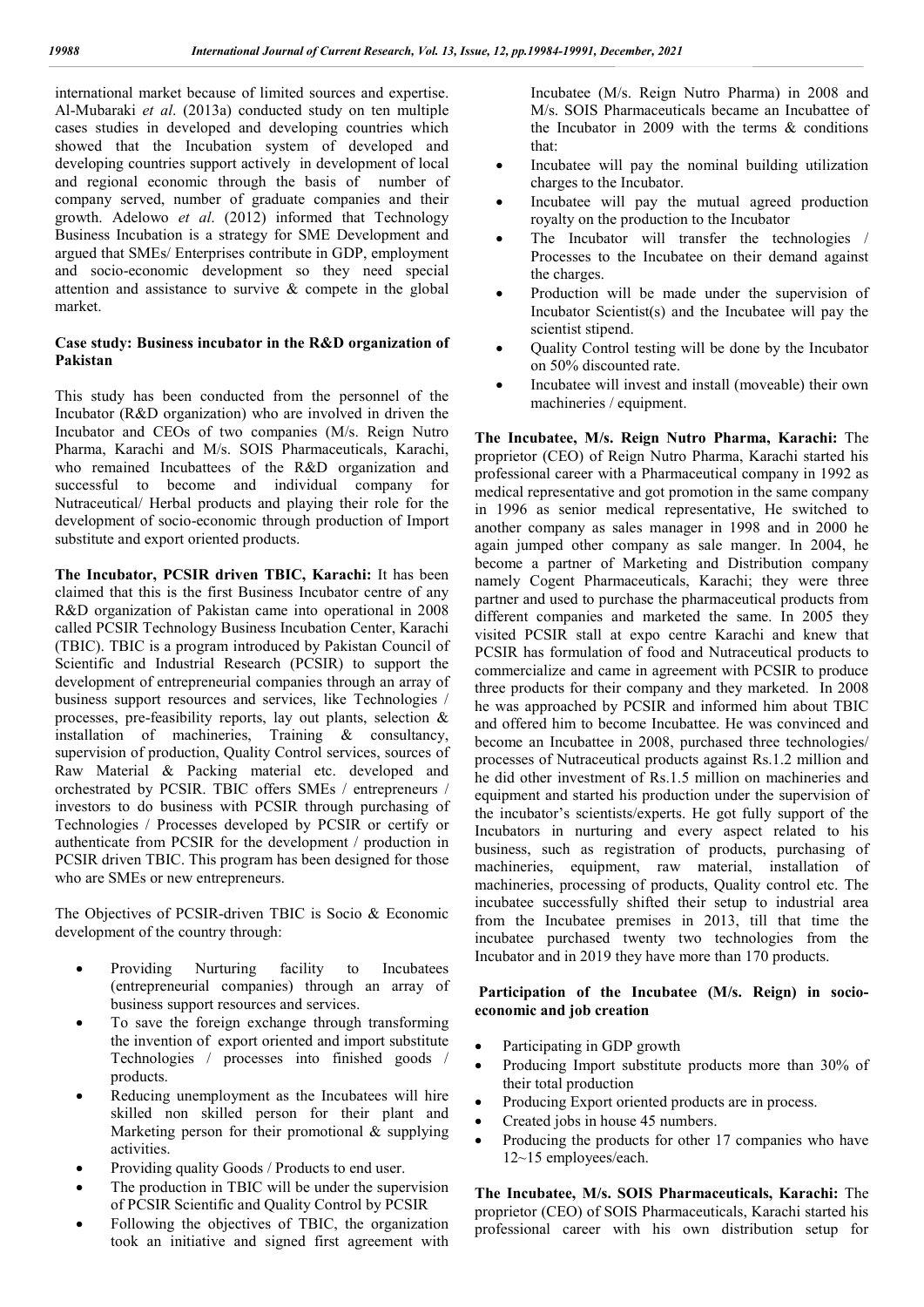Pharmaceuticals, Nutraceuticals and Herbal products in 2000, He was also distributor of Reign Nutro Pharma.He became impressed the work and products of Reign Nutro Pharma produced at the TBIC. As a distributor he received good response of Reign Nutro Pharma's products. He approached PCSIR and decided to purchase one product as import substitute and market/sale it. Withen 03 months he became ready to become an incubatee of PCSIR and sign an agreement with PCSIR in 2009. Purchased six technologies/ processes of Nutraceutical products against Rs.2.2 million and he did other investment of Rs.2.0 million on machineries and equipment and started his production under the supervision of the incubator's scientists/experts. He got fully support of the Incubator in nurturing and every aspect related to his business, such as registration of products, purchasing of machineries, equipment, raw material, installation of machineries, processing of products, Quality control etc. The incubatee successfully shifted their setup to industrial area from the Incubator premises in 2013, till that time the incubatee purchased thirteen technologies from the Incubator and in 2019 they have more than 130 products.

### **Participation of the Incubatee (SOIS) in socio-economic and job creation**

- Participating in GDP growth
- Producing Import substitute products more than 20 products
- Producing Export oriented products more than 10 numbers.
- Created jobs in house more than 50 numbers.
- Producing the products for other 15 companies who have  $12~15$  employees/each

# **FINDING AND DISCUSSION**

This study has been conducted to analyze the literature related with Business Incubation Centers and its role in developing Small and medium entrepreneurs and socio-economic development. In this regard, publications on Business Incubation reviewed but have been kept specially focused on three variables such as Business Incubation Centers, SMEs and Socio-economic development, besides it reliable websites also visited regarding this matter. A case study also conducted on R&D organization driven Technology Business Incubation Center (TBIC) and its two Incubatees (Tenants). Keeping in view the review of literature and related studies, we found that more than 7000 Business Incubators worldwide are in operational (Irshad *et al*., 2014) with different names such as Business Incubation, Technology Business Incubation, Science Park, Technology Park, Research Park, Technology Accelerator, Technology Precinet and Technopolis etc.(Tech Monitor, Jan-Feb 2001) out of them 1400 are in United State (Irshad *et al*., 2014) and 1150 are in Asia Pacific Region (KOBIA) out of them 460 in china, 203 in Japan and 333 in Korea. Majority of Incubation centers are nonprofit entity, whereas 81 Incubation centers are working as profit organization in Asia. Result of the study shows that the impact of Business Incubation Centers is very positive and significant from which developed and developing countries trying their best to get benefit. It is very surprising that United State get huge benefit through Business Incubation and China has majority of its university driven Incubation system.

The case study also showed that the Incubation center has amazing results as those who where worked as employee and work as marketing personnel and become proprietor of the company because of right platform, consultancy and guidance on every step, training and mentoring every time. As both incubatees shared their ideas and expressed that without Incubation center of the R&D organization, it was very difficult to achieve the milestone, participating in GDP Growth, Socio-economic development and Jobs providing. Through their company, many personnel get the job in door or out door. The Incubator developed two companies and both companies developed 32 companies. The Result of the study is very cleared and witnessed by 7000 incubators that the main purpose of Business Incubation is to accelerate the growth and success of small and medium Enterprises (SMEs) by providing them physical space, mentoring and expertise to convert the ideas into Business and alter the innovation into Product. It founds that Incubation process is very crucial way to support SMEs resulting socio-economic development. Pakistan have also realized the importance of Business Incubation system and directed universities to operate Business Incubation center in their universities. In this regard, 30 incubation centers are in operational (HEC, Pakistan) and will provide seed money to Incbators for their setup and operational cost for the establishment of Business Incubation centers for public universities for two years (Associated Press of Pakistan, 2019). The HEC believes that the Incubation Program makes universities enable to impact the economy and society by reducing unemployment, producing skill personnel, developing liaison between academia and industries, increase number of successful entrepreneurial and also support in higher education for development of entrepreneurial ecosystem to promote entrepreneurship and generate revenue for the university.

### **Conclusion and Reflection**

The conclusion of this study is to select, collect and gather the research from the available research and conducted a case study of successful entrepreneurs through incubation process for onward submission to the authorities of Nayya (new) Pakistan for their consideration to start the comprehensive Business assistance program for the Youth, who intend to start their own Business and for those who are already in Business but need assistance / guidance to boost up their business for the socio-economic development and SMEs development. Through this study we are able to know that Business Incubations are socio-economic development entities to support potential start up SMEs, held them like a kid to growth, accelerate them to establish and make them success by providing comprehensive program. It is also concluded that mostly incubations are run by Government support, Universities support or community support and or nonprofit entities for the sack of increasing local community wealth and national economy, jobs creation, commercialization of technologies and innovations and ideas conversion into productions. Result of the study shows that Business Incubators are on driver seats for the personnel, who start their own Business and do not know about to start and run for the business. Result shows that Incubators establish Business and companies which may create jobs.

And it has also found that the process of Business Incubation support government in socio and economic development. Developed countries' keen interest in Incubations program is an evident of Positive impact on socio-economic development.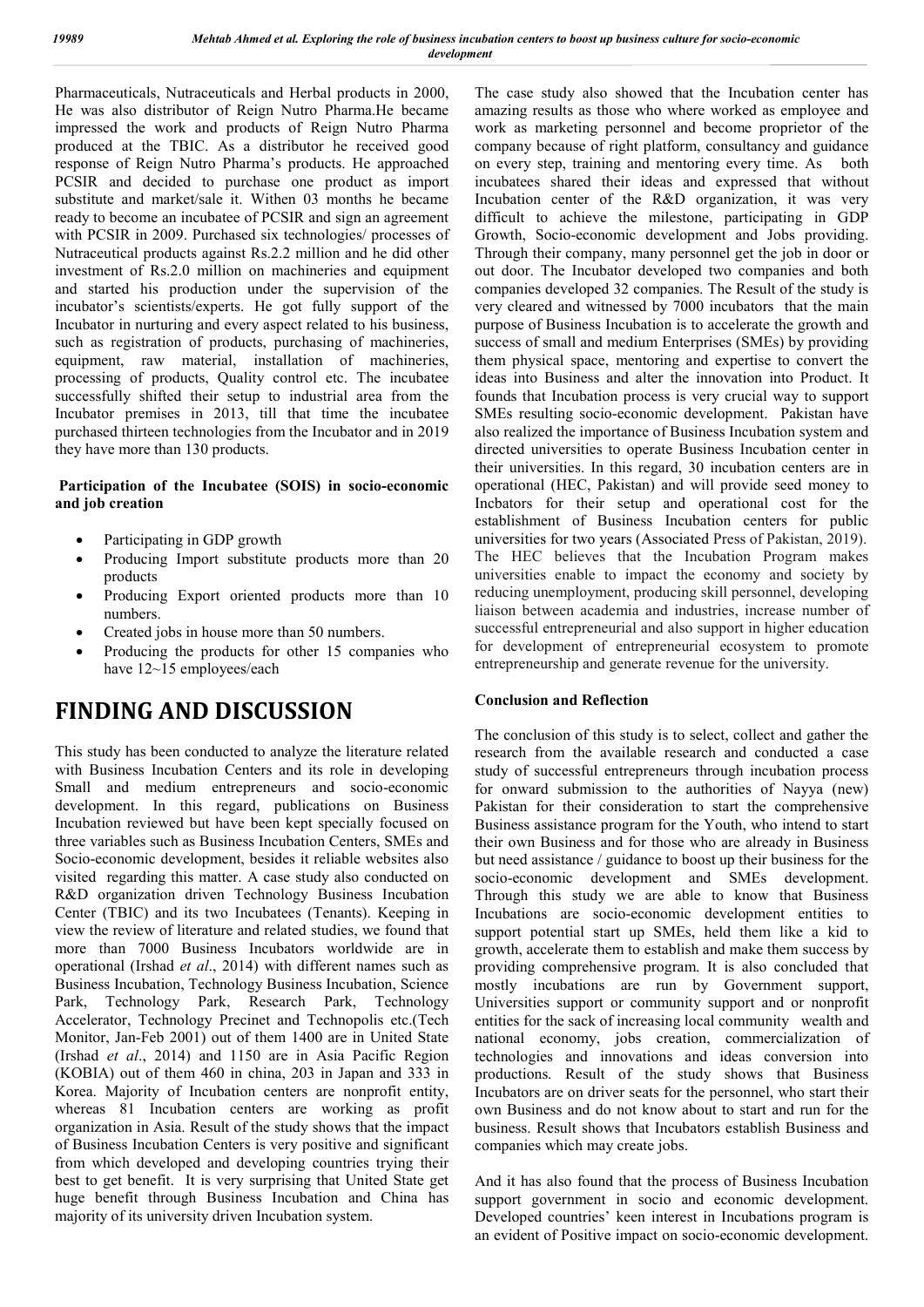Our two case studies also indicates that Business Incubations help companies to establish, produce quality products, develop import substitute and export oriented products, resulting create jobs, supporting other companies to establish and play role in GDP growth. It founds that Business Incubation centers make SMEs perfect Business Company which achieve their milestone, play role in development of local and national economy and create jobs. It has also found that new starts up companies also prefer to become incubatees to minimize the risk, reduce over headed expenses and get required services and guidelines of business. It is recommended that Government should take serious steps to develop Incubation Centers in every providence region where Researcher, Innovator, Business mind personnel come with their ideas, getting nurturing facilities and serve the Pakistan country through producing export oriented and import substitute products, create jobs and develop national economy. Beside it provide fully knowledge of economy under one roof, opportunities, Business process, criteria of Incubatee, selection and exit process and criteria, monitoring system, revenue generation mechanism. The proper polices should make and insure implementation and support community. In Pakistan there are many ideas, opportunities, research, innovation and potential person, need to manage it and establish proper and transparent system for playing role in developing community and GDP.

**Limitation of the study**: This study has been conducted only on impact of Business Incubation Centers on socio-economic development and SMEs development. Other aspect has not been discussed, so need to further study on Incubations' systems SWOT analysis, opportunities/ weaknesses and advantages/disadvantages etc.

# **REFERENCES**

- Allen, D. and Levine, V. (1986). 'Nurturing Advanced Technology Enterprises: Emerging Issues in State and Local Economic Development Policy'. New York: Prager.
- Allen, D. and McCluskey, R. (1990). 'Structure, Policy, Services, and Performance in the Business Incubator Industry'. Entrepreneurship Theory and Practice. 15(2):61– 77.
- Al-Mubaraki, H. and Busler, M. (2013a). 'Business incubation as an economic development strategy: A literature review'. International Journal of Management (IJM), Vol. 30(1), pp 362-372. Available online: http://www.international journalofmanagement.co.uk.
- Al-Mubaraki, H. and Busler, M. (2013b). 'Innovation & Entrepreneurship - Smart, Sustainable and Inclusive Growth', International Conference on Innovation and Entrepreneurship ICIE 2013, Amman, Jordan, 4-5 March, 2013. Available online: http://issuu.com/acpil/docs/icie\_2013-issuu. Associated Press of Pakistan, 2019 https://www.brecorder.com/2019/02/18/475051/hec-linkingacademia-with-industry-through-business-incubationcenters/
- Ayatse, A. F., Kwahar, N., & Lyortsuun, A. S. (2017). Business incubation process and firm performance: An empirical review. Journal of Global Entrepreneurship Research, doi: 10.1186/s40497-016-0059-6.
- Dichter. D, Reis. G, & Merchand. N (2010). The smart guide to innovation based incubators, Regional policy, European Union.
- European Commission Research & Innovation (n.d). Business Incubation Programme. Retrieved from https://rio.jrc.ec.europa.eu/en/library/business-incubationprogramme-0
- Fry, F. L., (1987). The Role of incubators in small business planning. Entrepreneurship Theory and Practice, 12(1), 51- 62.
- Higher Education Commission, Pakistan. (n.d). Business incubation centers in public universities. Retrieved from http//www.hec.gov.pk/English/services/ universties/EBIC/Pages/default.aspx.
- Irshad, H. 2014. Business Incubation In Canada: Literature Review & List Of Business Incubators In Alberta and Canada. Edmonton, Canada: Rural Development Division, Alberta Agriculture and Rural Development. http://cge.schulich.yorku.ca/wpcontent/uploads/2016/09/busi ness-incubators-.pdf
- Edmonton, Canada: Rural Development Division, Alberta
- Agriculture and Rural Development. http://cge.schulich. yorku.ca/ wpcontent/uploads/2016/09/busi ness- incubators- .pdf
- Info DEV. (2009). 'Mixed-use Incubator Handbook: A Startup Guide for Incubator Developers'. Retrieved on July 5, 2010, from: JBV 2002. "Lesson 17: Business incubators." Available at: www.jbv.com/lessons/lesson17 [accessed on November 12, 2011].
- Jamil, F., Ismail, K., Siddique, M., Khan, M.M., Kazi, A.G., Qureshi, M.I.(2016). Business incubators in asian developing countries. International Review of Management and Marketing, 6(s4), 291-295.
- Joseph, P. and Eshun, Jr. (2009). Business Incubation as strategy, Business Strategy Series, 10(3), 156166. Accessed on August 2, 2011 from ABI/INFORM Global. (Document ID: 1882777971). (2009).
- Korean Business Incubation Association (KOBIA)
- Mahmood, N., Jamil, F.,Yasir, N.(2017). Role of business incubators in entrepreneurshipdevelopment in pakistan. City University Research Journal, special issue, 37-44.
- Mahmood, N., Jamil, F., & Karamat, J.(2015). Business incubators: Bon or boondoggle for smes and economic development of pakistan. ResearchGate, doi: 10.14257/ijunesst.2015.8.4.15.
- Masutha, M., & Rogerson, C.M. (2016). Small enterprise development in south africa: The Role of business incubators. Bulletin of Geography. Socio-Economic Series, 26, 141-155.
- McKinnon, S. and Hayhow, S. (1998). 1998 state of the business incubation industry. Athens, OH: National Business Incubation Association.
- Mian, S. (1997). Assessing and managing the university technology Incubator: An Integrative Framework, Journal of Business Venturing, 12: p. 251-285.
- Mian, S.,Lamine, W., & Alian, F. (2016). Technology business incubation: An overview of the state of knowledge. Research Gate, 1-12, doi: 10.1016/j.technovation.2016.02.005.
- Molnar, L., Adkins, D., Yolanda, B., Grimes, D., Sherman, H. and Tornatzky, L. (1997). Business Incubation Works. Athens, Ohio: NBIA Publications.
- Mumtaz, S., Shafi, F., & Zafar, F.(2017). Role of technology business incubators to nurture entrepreneurship: A Study on pakistani universities. Journal of Accounting and Marketing, 6(2). doi:10.4172/2168-9601.1000226.